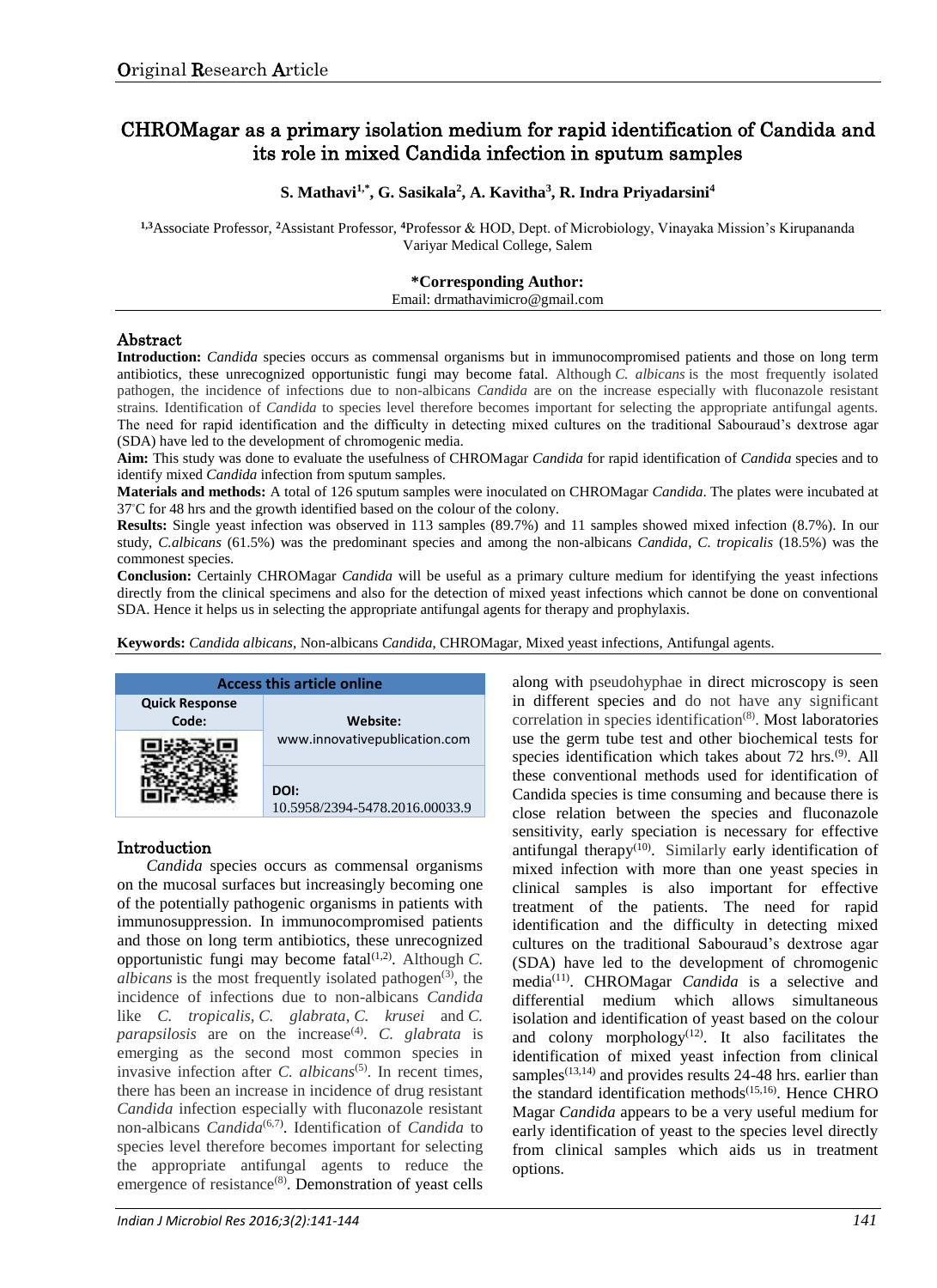## Aim and Objectives

The present study was done:

- 1. To evaluate the usefulness of CHROMagar *Candida* for rapid identification and speciation of *Candida* species directly from sputum samples and
- 2. To identify mixed *Candida* infection from sputum samples using CHROMagar *Candida*.

## Materials and Methods

This prospective study was done from July 2014- April 2015 in Department of Microbiology, Vinayaka Mission's Kirupananda Variyar medical college, Salem after obtaining institutional ethical clearance. The sputum samples received in the laboratory were subjected to direct gram staining. Those samples which showed pus cells and yeast cells with and without pseudohyphae (*C.glabrata* do not form pseudohyphae) were directly plated onto CHROMagar *Candida*<sup>(11)</sup>. The plates were incubated at 37◦C for 48 hrs. and the growth identified based on the colour of the colony. Light green colonies- *Candida albicans*, blue colonies with pink halo - *Candida tropicalis*, purple colonies- *Candida glabrata*, pink colonies – *Candida krusei*, cream colonies- *Candida parapsilosis.*

#### Results

A total of 126 sputum samples were inoculated on CHROMagar *Candida*. Single yeast infection was observed in 113 samples (89.7%). 11 samples showed mixed infection with two yeast species (8.7%). Two samples did not show any growth (1.6%). A total of 135 yeasts were isolated from 126 samples.



**Fig. 1: Percentage of single yeast and mixed yeast infection among pulmonary candidiasis patients**

**Table 1: Candida species isolated from sputum sample**

| зашріс |                       |                |
|--------|-----------------------|----------------|
| S. No  | <b>Fungal species</b> | No of isolates |
|        | Candida albicans      | 83 (61.5%)     |
|        | Candida tropicalis    | 25 (18.5%)     |
| 3      | Candida krusei        | 14 (10.4%)     |
|        | Candida parapsilosis  | $9(6.7\%)$     |
| 5      | Candida glabrata      | $4(3.0\%)$     |
|        | Total                 | 135            |

*C.albicans* was the predominant species isolated in our study. Among non-albicans *Candida*, *C.tropicalis* was the commonest.



**Fig. 2: Candida species among mixed infection**

# Discussion

The isolation of *Candida* from sputum may only represent colonization of the respiratory mucosa. The definite diagnosis of pulmonary candidiasis is based on demonstration of the yeast in the lung tissue $(17)$  but lung biopsies cannot be routinely used for the diagnosis of suspected *Candida* infection<sup>(18)</sup>. Hence pulmonary candidiadsis was considered when sputum Gram stain showed WBCs and yeast cells with pseudohyphae (exception *C.glabrata*) and when *Candida* species were isolated in culture<sup>(1)</sup>. The above criteria was followed for diagnosis of pulmonary candidiasis in our study.

CHROMagar *Candida* is a selective medium which facilitates the identification and differentiation of several Candida species based on the colony colour<sup>(19)</sup>. The colour is due to the reaction of specific enzymes produced by the yeast with the chromogenic substance present in the medium. Colonies of *C. albicans* and *C. dubliniensis* appear light and dark green, *C.tropicalis* colonies appear dark blue to metallic blue and *C. krusei* colonies appear light pink and dry with a light border. *C.parapsilosis* appear cream colour and *C.glabrata* appear purple colour.

In our study, *C.albicans* was the predominant species isolated from sputum (Table 1). Out of 135 isolates, 83 isolates (61.5%) were *C.albicans*. This correlates with the study done by  $Pfaller^{(6)}$  in which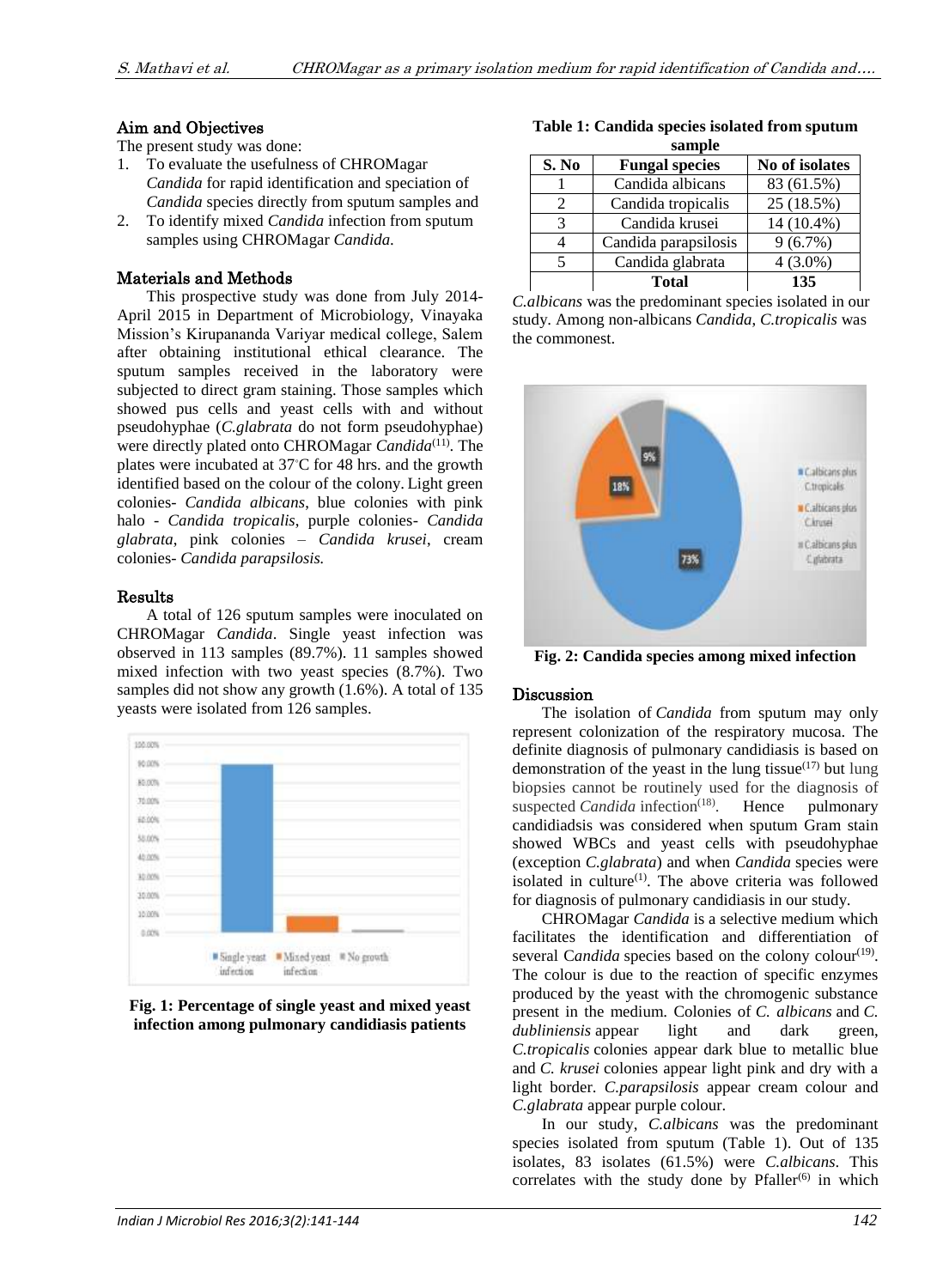*C.albicans* was the predominant isolate. This is also in accordance with the study done by  $Kali^{(20)}$  which also demonstrates *C.albicans* to be the commonest species comprising 50% of the total *Candida* isolates.

Though *C.albicans* seems to be the predominant yeast causing invasive respiratory infections, the incidence of non-albicans *Candida* is on the increase. In our study, non-albicans *Candida* accounted for 38.5% of total isolates. This is similar to many other studies done by Pfaller<sup>(6)</sup>, Moyer and Melissa<sup>(16,19)</sup> and Latha<sup>(21)</sup> in which there was an increased incidence of nonalbicans *Candida*.

Among the non-albicans *Candida*, *C. tropicalis* was predominanat in our study accounting for 18.5% of the isolates. This may be because *C. tropicalis* has a greater capacity to invade the tissues in immunocompromised patients<sup> $(22)$ </sup>. This was followed by *C.krusei* (10.4%), *C.parapsilosis* (6.7%) and *C.glabrata* (3%) (Table 1).

As indicated in other studies, CHROMagar Candida was very useful in identifying all the above species of *Candida* without any difficulty<sup>(6,23,24)</sup>. Hence CHROMagar *Candida* can be used as a primary isolation medium which isolates and identifies the species much earlier than other conventional  $methods<sup>(6)</sup>.$ 

Another major advantage of CHROMagar Candida was its ability to identify mixed yeast infection which cannot be done on conventional  $SDA^{(12,15,16)}$ . It also facilitates the identification of *Candida* species within the mixed growth much earlier without the need for additional tests which aids us in treatment and prevention of drug resistance<sup>(6)</sup>. In our study, mixed infection was observed in 8.9% of the samples (Fig. 2). This could not be identified on the conventional SDA. Simultaneously, the species in the mixed growth was also identified based on the colour without any additional tests. *C.albicans* and *C.tropicalis* were the most common species among mixed infections (Fig. 2).

# Conclusion

Early identification of yeast infections is very useful to initiate early therapy and reduces the cost of therapy and associated morbidity and mortality. As many laboratories do only germ tube test, the use of CHROMagar would certainly be advantageous for yeast identification. Certainly CHROMagar will be useful as a primary culture medium for identifying the yeast infections directly from the clinical specimens and also for the detection of mixed yeast infections. Hence it helps us in the selection of appropriate antifungal agents for therapy and prophylaxis.

# Limitations

Although CHROMagar can accurately identify the most common *Candida* species, it cannot be considered as a substitute for standard identification protocols because of its inability to identify certain species like

*C.pelliculosa*, *C.utilis*, *C.rugosa* and *C.hemulonii*. All these produce pink to purple colonies which could not be successfully identified. Similarly, mere species identification alone may not obviate the need for in vitro assessment of antifungal susceptibility in certain clinical situations.

#### References

- 1. Baradkar VP, Mathur M, Wanjari K and Kumar S. Candida in Pulmonary Tuberculosis. Bombay Hospital Journal, Special Issue. 2009;52-53.
- 2. Khanna BK, Nath P and Ansari AH. A study of mycotic flora of respiratory tract in pulmonary tuberculosis. Ind J Tuberc.1977;24:159-62.
- 3. Vazquez JA and Sobel JD. Mucosal candidiasis. Infect Dis Clin North Am. 2002;16:793- 820.
- 4. Heelan JS, Siliezar D and Coon K. Comparison of rapid testing methods for enzyme production with the germ tube method for presumptive identification of Candida albicans. J Clin Microbiol. 1996;34:2847–2849.
- 5. Pfaller MA, Messer SA, Hollis RJ et al. Trends in species distribution and susceptibility to fluconazole among blood stream isolates of Candida species in the United States. Diagn Microbiol Infect Dis. 1999;33:217–222.
- 6. Pfaller MA, Houston A and Coffmann S.Application of CHROMagar Candida for rapid screening of clinical specimens for Candida albicans, Candida tropicalis, Candida krusei, and Candida (Torulopsis) glabrata. J Clin Microbiol. 1996;34:58-61.
- 7. Safdar A, Chaturvedi V, Koll B et al. Prospective, multicenter surveillance study of Candida glabrata: fluconazole and itraconazole susceptibility profiles in bloodstream, invasive, and colonizing strains and differences between isolates from three urban teaching hospitals in New York City (Candida susceptibility trends study, 1998 to 1999). Antimicrob. Agents Chemother. 2002;46:3268-3272.
- 8. Hossein Zarrinfar, Saeed Kaboli, Somayeh Dolatabadi and Rasoul Mohammadi. Rapid detection of Candida Species in bronchoalveolar lavage fluid from patients with pulmonary symptoms. Brazilian Journal of Microbiology. 2016;47(1):172-176.
- 9. Sheppard DC, Locas MC, Restieri C and Laverdiere M. Utility of the germ tube test for direct identification of Candida albicans from positive blood culture bottles. J Clin Microbiol. 2008;46:3508-9.
- 10. Zilberberg MD, Kollef MH, Arnold H et al. Inappropriate empiric antifungal therapy for candidemia in the ICU and hospital resource utilization: A retrospective cohort study. BMC Infect Dis. 2010;10:150.
- 11. Agarwal S, Manchanda V, Verma N and Bhalla P. Yeast identification in routine clinical microbiology laboratory and its clinical relevance. Indian J Med Microbiol. 2011;29:172-7.
- 12. Odds FC and Bernaerts R. CHROMagar Candida, a new differential isolation medium for presumptive identification of clinically important Candida species. J. Clin. Microbiol. 1994;32:1923–1929.
- 13. Levy I, Rubin LG, Vasishtha S et al. Emergence of Candida parapsilosis as the predominant species causing candidemia in children. Clin Infect Dis. 1998;26:1086-8.
- 14. Nguyen MH, Peacock JE, Morris AJ et al. The changing face of candidemia: Emergence of non-Candida albicans species and antifungal resistance. Am J Med. 1996;100:617-23.